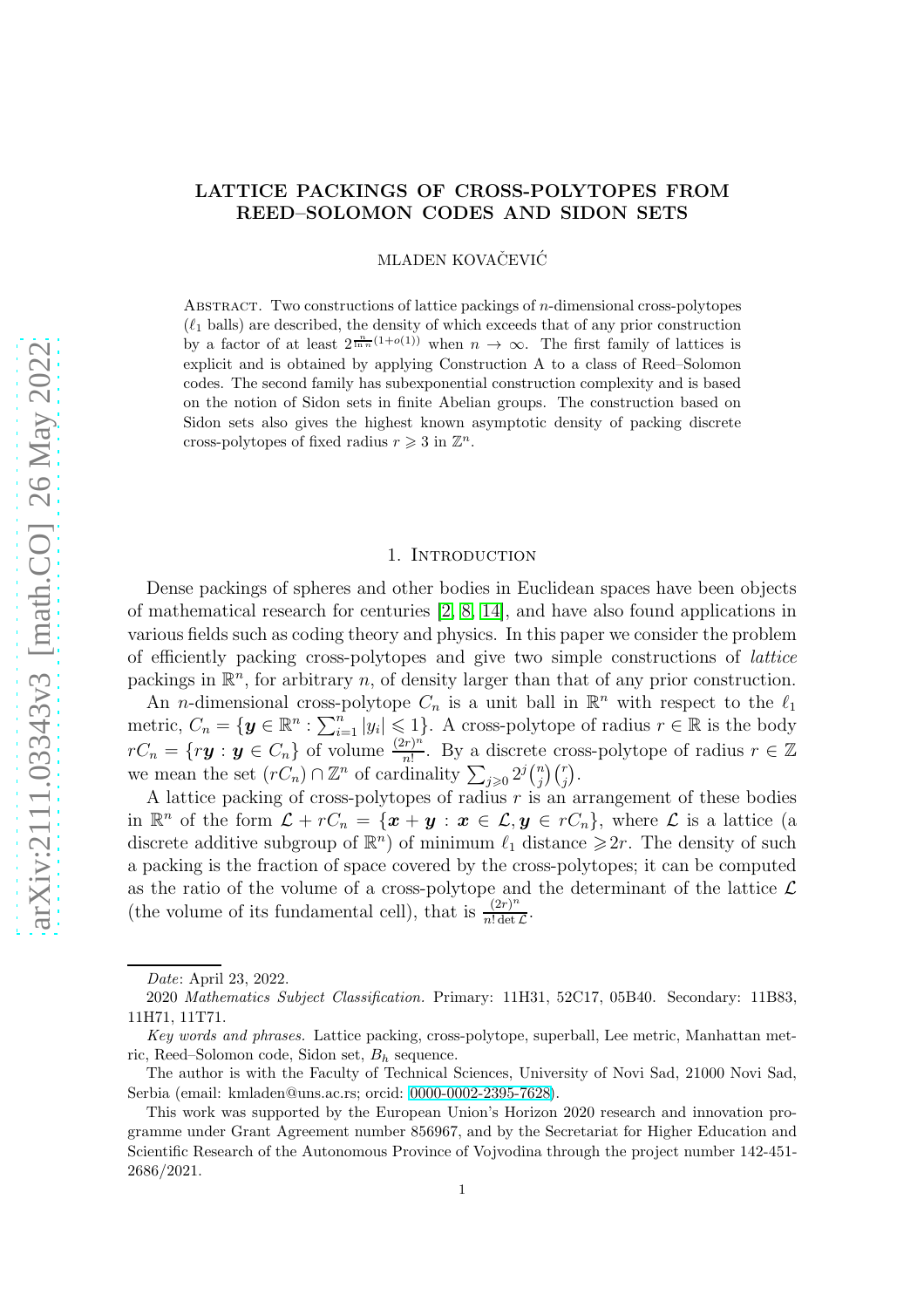Rush [\[18\]](#page-6-3) gave a construction of lattice packings of cross-polytopes in  $\mathbb{R}^n$ , for  $n = \frac{p-1}{2}$ , p an odd prime, of density

<span id="page-1-0"></span>(1.1) 
$$
\max_{1 \le t \le n} \frac{(2t+1)^n}{n! (2n+1)^t}.
$$

The value of t for which the maximum in  $(1.1)$  is attained is [\[18\]](#page-6-3)

<span id="page-1-1"></span>(1.2) 
$$
t = \frac{n}{\ln(2n+1)} - \frac{1}{2}.
$$

In the present paper we describe two constructions of lattice packings in arbitrary dimension, one based on Reed–Solomon codes (Section [2\)](#page-2-0) and the other based on the notion of Sidon sets in finite Abelian groups (Section [3\)](#page-3-0), both of which exceed the density in [\(1.1\)](#page-1-0) by a factor that scales as  $2^{\frac{n}{\ln n}(1+o(1))}$  when  $n \to \infty$ .

As pointed out in [\[18\]](#page-6-3), packings of much higher density can be shown to exist by non-constructive methods such as the Minkowski–Hlawka (MH) theorem: the MH lower bound on the lattice packing density of cross-polytopes is of the form  $2^{-n+o(n)}$ [\[14,](#page-6-2) [17\]](#page-6-4), while [\(1.1\)](#page-1-0) scales as  $e^{-n \ln \ln n + \mathcal{O}(n)}$ . The most efficient known algorithms for constructing lattices that achieve the MH bound (up to lower order terms in the exponent) have complexity  $2^{\mathcal{O}(n \log n)}$  and are obtained by exhaustive search methods such as the Gilbert–Varshamov bound from coding theory  $[17]$ <sup>1</sup>. It is desirable, however, both from the mathematical viewpoint and in applications, to have at one's disposal more efficient and explicit constructions of packings.

How one defines constructiveness of a packing is to an extent subjective, but one very natural definition [\[9\]](#page-6-5) is that, for a given family of lattice packings, there exists an algorithm for constructing the lattices (e.g., for producing their basis vectors) whose complexity grows polynomially with the dimension  $n$ . The first family of packings described in this paper is constructive in this sense. While it is not clear whether the second family can also be constructed in polynomial time, we do show that it can be constructed by using probabilistic algorithms of subexponential complexity  $2^{\mathcal{O}(\sqrt{n \log n})}$ . Furthermore, the second family can also be considered constructive in the (weak) sense that it "arises from other natural mathematical objects", see the discussion by Litsyn and Tsfasman [\[9,](#page-6-5) Section 3]. Finally, as we point out in Section [4,](#page-5-0) the construction based on Sidon sets is interesting for the following reason as well: when the radius  $r$  is fixed, this construction is of polynomial complexity and produces densest known packings of discrete cross-polytopes in  $\mathbb{Z}^n$  in the asymptotic regime  $n \to \infty$ , for any  $r \geq 3$ .

To conclude the introductory part of the paper, let us mention that dense packings of cross-polytopes also induce reasonably dense packings of superballs ( $\ell_{\sigma}$  balls) for small values of  $\sigma$  (1  $\leq \sigma$  < 2) by using the trivial method of inscribing a superball inside a cross-polytope, see [\[18\]](#page-6-3).

<sup>&</sup>lt;sup>1</sup>Regarding the MH theorem, we point the reader to the recent paper [\[5\]](#page-6-6) and references therein for (subexponential) improvements of this bound in the sphere-packing case, and constructions of complexity  $2^{\mathcal{O}(n \log n)}$  that achieve it. We also note that, in the case of packing superballs  $(\ell_{\sigma})$ balls), exponential improvements of the MH bound are known when  $\sigma > 2$  [\[17,](#page-6-4) [4\]](#page-6-7). In the case of cross-polytopes ( $\sigma = 1$ ), it is conjectured [\[19\]](#page-6-8) that no such exponential improvement is possible.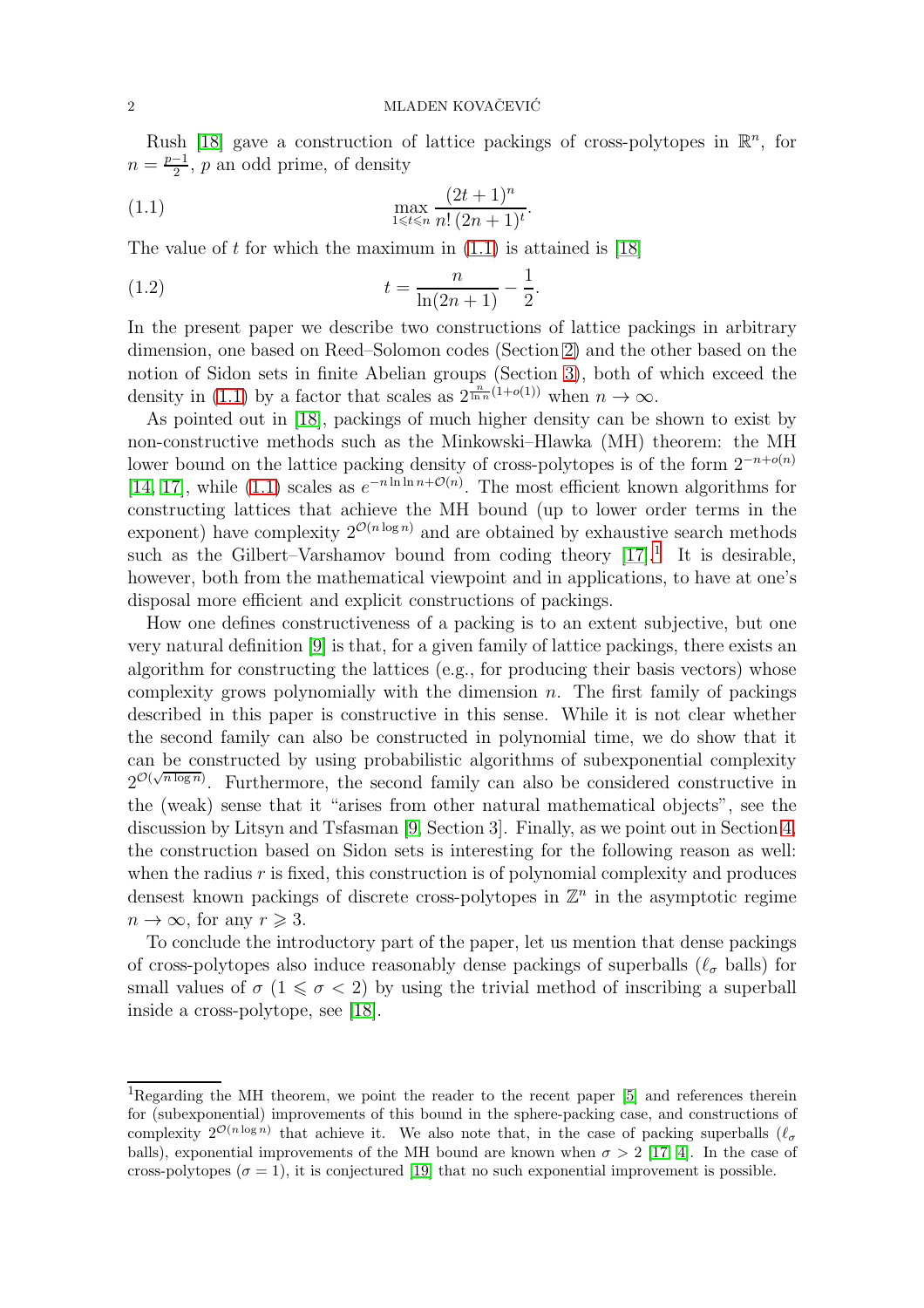#### 2. Construction based on Reed–Solomon codes

<span id="page-2-0"></span>Given positive integers n, t and a prime p satisfying  $1 \leq t \leq n < p$ , let  $\mathcal{C}_{n,t;p}^{\text{RS}}$  be the set of all vectors  $\boldsymbol{x} \in \mathbb{Z}_p^n$  satisfying the congruences  $\sum_{i=1}^n i^s x_i = 0 \pmod{p}$ , for  $s = 0, 1, \ldots, t-1$ . The set  $\mathcal{C}_{n,t}^{\text{RS}}$  $n_{n,t;p}^{\text{RS}}$  is a (generalized) Reed–Solomon code of length *n* over the field  $GF(p) \equiv \mathbb{Z}_p$  [\[15,](#page-6-9) Chapter 5]. Both the cardinality,  $|\mathcal{C}_{n,t;p}^{\text{ns}}| = p^{n-t}$ , and the minimum distance properties of the code are controlled by the parameter t. Namely, the minimum Hamming distance of  $\mathcal{C}_{n,t}^{\text{\tiny RS}}$  $\sum_{n,t;p}^{RS}$  is  $t+1$  [\[15,](#page-6-9) Proposition 5.1], while its minimum Lee distance<sup>2</sup> is lower bounded by  $2t$  [\[16,](#page-6-10) Theorem 3].

Let  $\mathcal{L}_{n,t;p}^{\text{RS}} = p\mathbb{Z}^n + \mathcal{C}_{n,t;p}^{\text{RS}}$  be the lattice obtained by periodically extending the above code to all of  $\mathbb{Z}^n$ . Written explicitly,

<span id="page-2-2"></span>(2.1) 
$$
\mathcal{L}_{n,t;p}^{\text{RS}} = \left\{ \boldsymbol{x} \in \mathbb{Z}^n \; : \; \sum_{i=1}^n i^s x_i = 0 \pmod{p}, \quad s = 0, 1, \ldots, t-1 \right\}.
$$

The fact that the minimum Lee distance of the code  $\mathcal{C}_{n,i}^{\text{BS}}$ <sup>RS</sup><sub>n,t;p</sub> is at least 2t implies that the minimum  $\ell_1$  distance of the lattice  $\mathcal{L}_{n,s}^{\text{RS}}$  $\sum_{n,t;p}^{\text{RS}}$  is at least 2t. This lattice therefore induces a packing of cross-polytopes of radius t. Since det  $\mathcal{L}_{n,t;p}^{\text{RS}} = p^t$ , the density of the packing is  $\frac{(2t)^n}{n!n!}$  $\frac{f(zt)^{n}}{n!p^{t}}$ . Moreover, the lattice can be constructed efficiently, which is evident from its definition. We have just shown the following.

<span id="page-2-4"></span>**Theorem 2.1.** For every  $n \geqslant 1$ , the cross-polytope can be constructively lattice packed in  $\mathbb{R}^n$  with density

<span id="page-2-1"></span>
$$
\max_{1 \le t \le n} \frac{(2t)^n}{n! \operatorname{p}(n)^t},
$$

where  $p(n)$  is the smallest prime larger than n.

The value of t that maximizes the expression in  $(2.2)$  also maximizes  $n \ln(2t)$  −  $t \ln p(n)$ , and by differentiating the latter we find this value to be

<span id="page-2-3"></span>
$$
(2.3) \t\t t = \frac{n}{\ln p(n)}.
$$

The same method of constructing lattices from codes was used in [\[18\]](#page-6-3) (the socalled Construction A from [\[2,](#page-6-0) Chapter 5]), but the starting point therein was the Berlekamp's negacyclic code [\[15,](#page-6-9) Chapter 10.6] of length  $n = \frac{p-1}{2}$ , where p is an odd prime, and minimum Lee distance  $2t + 1$ .

The main advantages of the construction [\(2.1\)](#page-2-2) with respect to [\[18\]](#page-6-3) are the following: (a) the packing  $(2.1)$  is defined in all dimensions, (b) the construction  $(2.1)$  is explicit, while that from [\[18\]](#page-6-3) requires finding a primitive element in the field  $GF(p)$ , and (c) the packing density of [\(2.1\)](#page-2-2) is larger by a factor that scales as  $2^{\frac{n}{\ln n}(1+o(1))}$  when  $n \to \infty$ . To justify (c), suppose that  $n = \frac{p-1}{2}$  for an odd prime p, and note that the ratio of the densities from [\(2.2\)](#page-2-1) and [\(1.1\)](#page-1-0) equals  $\left(\frac{2t}{2t+1}\right)^n\left(\frac{2n+1}{p(n)}\right)$  $(\frac{2n+1}{p(n)})^t$ , where  $t \sim \frac{n}{\ln n}$  $\frac{n}{\ln n}$  (see [\(1.2\)](#page-1-1) and  $(2.3)$ ). Recalling that  $p(n) = n + o(n)$  for sufficiently large n [\[3,](#page-6-11) Section 1.4.1], our claim follows.

<sup>&</sup>lt;sup>2</sup>Lee distance is essentially the  $\ell_1$  distance defined on the torus  $\mathbb{Z}_m^n$ . A code in  $\mathbb{Z}_m^n$  having minimum Lee distance d can therefore be thought of as a packing of discrete cross-polytopes  $(\ell_1$  balls) of radius  $\lfloor \frac{d-1}{2} \rfloor$  in the torus, see [\[6\]](#page-6-12).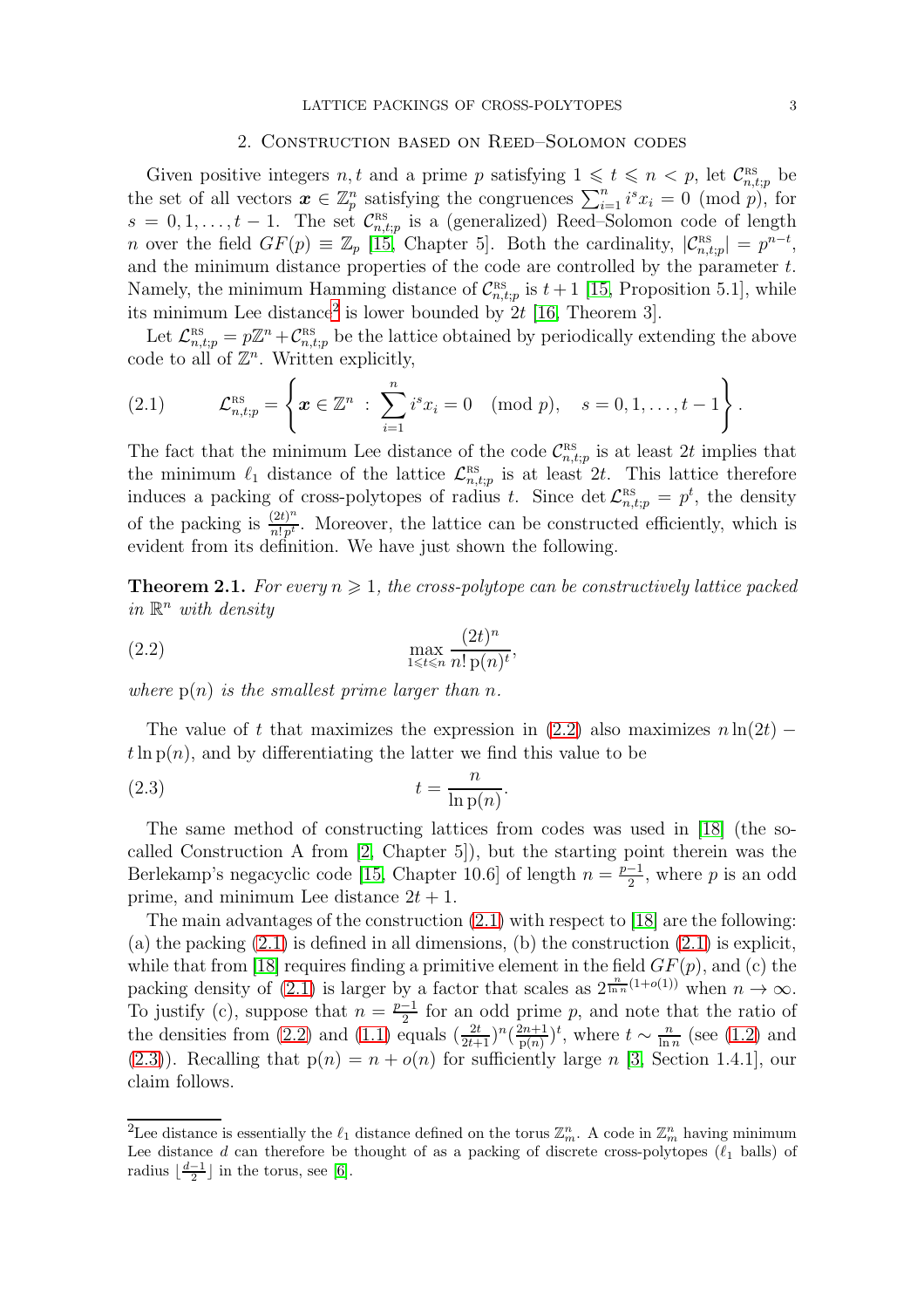#### <span id="page-3-0"></span>4 MLADEN KOVAČEVIĆ

## 3. Construction based on Sidon sets

A collection of elements  $b_1, b_2, \ldots, b_n$  from an Abelian group  $(G, +)$  having the property that the sums  $b_{i_1}+b_{i_2}+\cdots+b_{i_h}$ ,  $1\leqslant i_1\leqslant i_2\leqslant\cdots\leqslant i_h\leqslant n$ , are all different is called a Sidon set of order  $h^3$ . An equivalent way of expressing this property is that the sums

<span id="page-3-1"></span>(3.1) 
$$
\sum_{i=1}^{n} r_i b_i, \text{ where } r_i \in \mathbb{Z}, r_i \geq 0, \sum_{i=1}^{n} r_i = h, \text{ are all different.}
$$

Here  $r_i b_i$  represents the sum of  $r_i$  copies of the element  $b_i \in G$ . Two elegant constructions of Sidon sets were described by Bose and Chowla in [\[1\]](#page-6-13), one of which is repeated next for completeness.

For a prime power n, let  $\alpha_1 = 0, \alpha_2, \ldots, \alpha_n$  be the elements of the Galois field  $GF(n)$ , and  $\beta$  a primitive element of the extended field  $GF(n^h)$  (i.e., a generator of its multiplicative group). Let  $b_1, b_2, \ldots, b_n$  be the numbers from the set  $\{1, 2, \ldots, n^h-1\}$ defined by

<span id="page-3-2"></span>(3.2) 
$$
\beta^{b_i} = \beta + \alpha_i, \quad i = 1, \dots, n.
$$

Then the numbers  $b_1 = 1, b_2, \ldots, b_n$ , thought of as elements of the cyclic group  $(\mathbb{Z}_{n^h-1}, +)$ , satisfy the condition [\(3.1\)](#page-3-1). To see that they do, suppose, for the sake of contradiction, that  $b_{i_1} + b_{i_2} + \cdots + b_{i_h} = b_{j_1} + b_{j_2} + \cdots + b_{j_h}$  for two different sets of indices  $\{i_k\}, \{j_k\}$ . Then it would follow from [\(3.2\)](#page-3-2) that

(3.3) 
$$
(\beta + \alpha_{i_1})(\beta + \alpha_{i_2})\cdots(\beta + \alpha_{i_h}) = (\beta + \alpha_{j_1})(\beta + \alpha_{j_2})\cdots(\beta + \alpha_{j_h})
$$

and, after canceling the  $\beta^h$  terms, that  $\beta$  is a root of a polynomial of degree  $\langle h \rangle$  with coefficients in  $GF(n)$ , which is not possible. When the desired cardinality n is not a prime power, one can use the same method to produce a Sidon set  $b_1, b_2, \ldots, b_{\tilde{p}(n)}$ , where  $\tilde{p}(n)$  is the smallest prime power greater than or equal to n, and keep any n of its  $\tilde{p}(n)$  elements (a subset of a Sidon set is also a Sidon set).

Let  $g^s(h, n)$  denote the size of the smallest Abelian group containing a Sidon set of order  $h$  and cardinality  $n$ . From the Bose–Chowla construction just described we know that  $g^s(h,n) < \tilde{p}(n)^h$ .

<span id="page-3-4"></span>**Theorem 3.1.** For every  $n \geq 1$ , the cross-polytope can be constructively (in the weak sense) lattice packed in  $\mathbb{R}^n$  with density

<span id="page-3-3"></span>(3.4) 
$$
\max_{t \geq 1} \frac{(2t)^{n-1}}{n! g^{s}(t-1, n)} > \max_{t \geq 1} \frac{(2t)^{n-1}}{n! \tilde{p}(n)^{t-1}},
$$

where  $\tilde{p}(n)$  is the smallest prime power greater than or equal to n.

The value of  $t$  that maximizes the expression on the right-hand side of the inequality [\(3.4\)](#page-3-3) is

<span id="page-3-5"></span>(3.5) 
$$
t = \frac{n-1}{\ln \tilde{p}(n)}.
$$

<sup>&</sup>lt;sup>3</sup>Or a Sidon sequence of order h, or a  $B_h$  sequence. These objects have been studied quite extensively [\[13\]](#page-6-14). For more on their connection to lattice packing problems, see [\[11,](#page-6-15) [12\]](#page-6-16).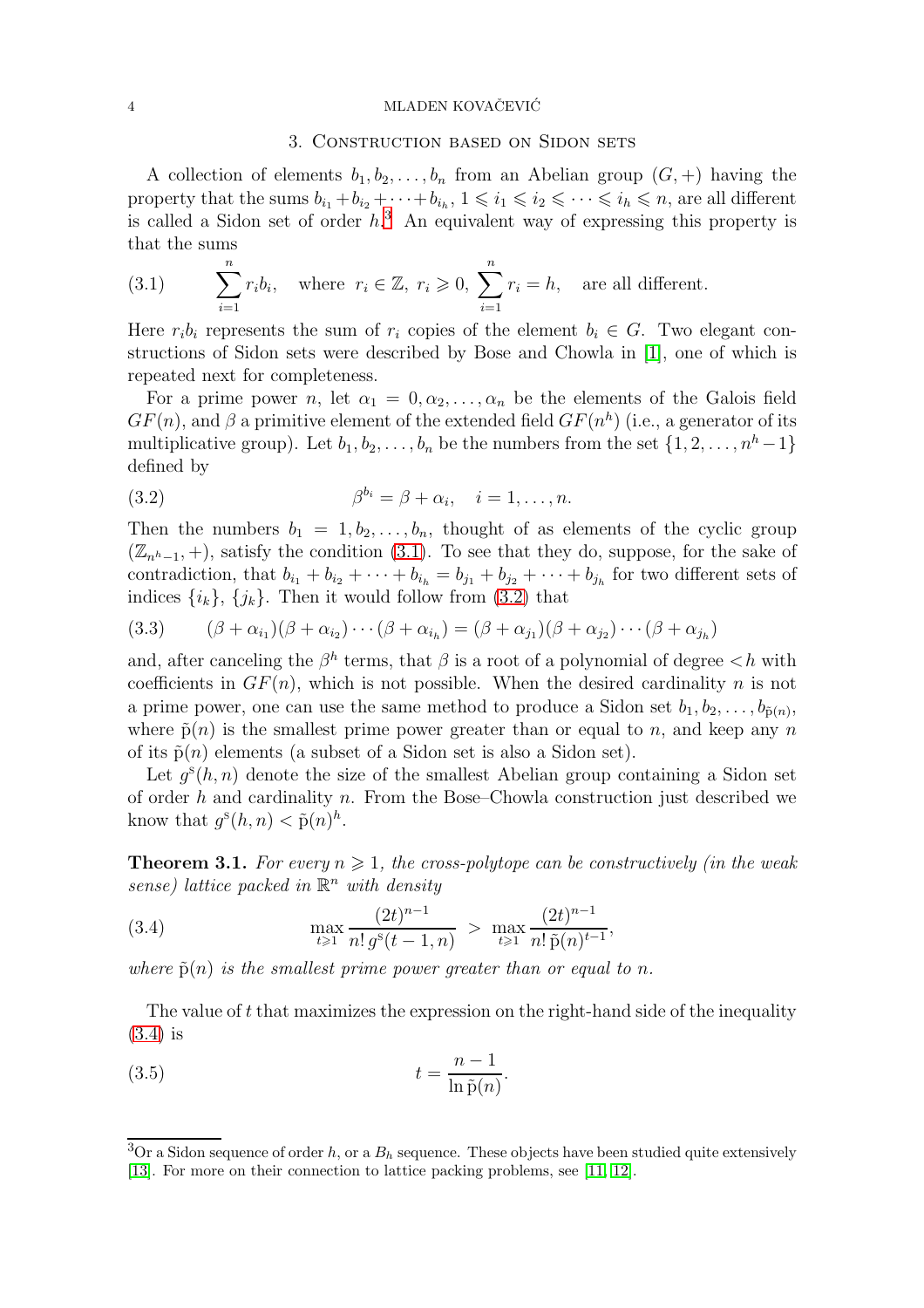*Proof of Theorem [3.1.](#page-3-4)* Given a Sidon set  $B = \{b_1, b_2, \ldots, b_n\}$  of order  $t - 1$  in an Abelian group  $G$ , define the following lattice:

<span id="page-4-0"></span>(3.6) 
$$
\mathcal{L}_{n,t;B}^{\mathrm{s}} = \left\{ \boldsymbol{x} \in \mathbb{Z}^n \; : \; \sum_{i=1}^n x_i = 0 \pmod{2t}, \quad \sum_{i=1}^n x_i b_i = 0 \right\}.
$$

Here  $x_i b_i$  represents the sum of  $|x_i|$  copies of the element  $b_i \in G$  (resp.  $-b_i \in G$ ) if  $x_i \geq$ 0 (resp.  $x_i < 0$ ). We claim that the minimum  $\ell_1$  distance of the points in this lattice is 2t. To see this, note that any two points  $x, y \in \mathcal{L}_{n,t;B}^s$  with  $\sum_{i=1}^n x_i \neq \sum_{i=1}^n y_i$  satisfy  $\sum_{i=1}^{n} (x_i - y_i) = 2tk$  for a nonzero integer k. They must be at distance at least 2t because  $\sum_{i=1}^n |x_i - y_i| \geqslant |\sum_{i=1}^n (x_i - y_i)| = 2t|k|$ . Now consider  $x, y \in \mathcal{L}_{n,t;B}^s$ ,  $x \neq y$ , with  $\sum_{i=1}^{n} x_i = \sum_{i=1}^{n} y_i$ . Suppose that, for two such points,  $\sum_{i=1}^{n} |x_i - y_i| \leq 2(t-1)$ (the distance is in this case necessarily even). Then one can write  $x + r = y + s$ , for some  $r, s \in \mathbb{Z}^n$ ,  $r \neq s$ , with  $r_i \geqslant 0$ ,  $s_i \geqslant 0$ , and  $\sum_{i=1}^n r_i = \sum_{i=1}^n s_i = t - 1$ . This, together with the fact that  $\sum_{i=1}^{n} x_i b_i = \sum_{i=1}^{n}$  $\sum$ is, together with the fact that  $\sum_{i=1}^{n} x_i b_i = \sum_{i=1}^{n} y_i b_i = 0$  (see [\(3.6\)](#page-4-0)), implies  $\sum_{i=1}^{n} r_i b_i = \sum_{i=1}^{n} s_i b_i$ . As this contradicts [\(3.1\)](#page-3-1) (with  $h = t - 1$ ), our assumption  $\frac{1}{\ln x} \sum_{i=1}^n |x_i - y_i| \leq 2(t-1)$  must be wrong. Therefore, as claimed, the minimum  $\ell_1$  distance of the lattice  $\mathcal{L}_{n,t;B}^s$  is 2t, implying that it induces a packing of crosspolytopes of radius t. Since det  $\mathcal{L}_{n,t;B}^{\rm s} = 2t|G|$ , the obtained packing density is  $\frac{(2t)^{n-1}}{n!|G|}$  $rac{2t}{n!|G|}$ . Furthermore, by the result from [\[1\]](#page-6-13) cited above we may take  $G = \mathbb{Z}_{\tilde{p}(n)^{t-1}-1}$ , implying the lower bound in [\(3.4\)](#page-3-3).

The density obtained in Theorem [3.1](#page-3-4) is comparable to that from Theorem [2.1.](#page-2-4) The former is also larger than the density obtained in [\[18\]](#page-6-3) by a factor that scales as  $2^{\frac{n}{\ln n}(1+o(1))}$  when  $n \to \infty$ , see [\(1.1\)](#page-1-0) and [\(3.4\)](#page-3-3). An additional advantage of the construction based on Sidon sets, compared to both Theorem [2.1](#page-2-4) and [\[18\]](#page-6-3), is that the packing is defined for every  $t$ , i.e., the dimension and the radius are independent variables in this approach.

It should be noted, however, that the construction complexity of the family of lattices  $(3.6)$  is higher. In particular, constructing a Sidon set of cardinality n and order t−1 that was described in [\[1\]](#page-6-13) (see the second paragraph of this section) involves: (i) finding a primitive element  $\beta$  in the field  $GF(\tilde{p}(n)^{t-1})$ , and (ii) finding solutions in  $\{1, 2, \ldots, \tilde{p}(n)^{t-1} - 1\}$  to *n* equations of the form [\(3.2\)](#page-3-2). Note that, when  $t \sim \frac{n}{\ln n}$  $\frac{n}{\ln n}$  (see [\(3.5\)](#page-3-5)), the required field size is exponential in the dimension,  $\tilde{p}(n)^{t-1} = e^{n+o(n)}$ . The problem (ii) is an instance of the discrete logarithm problem which, as recent advances have shown [\[7,](#page-6-17) [10\]](#page-6-18), can be solved in expected quasi-polynomial time  $2^{\mathcal{O}(\log^2 n)}$ . As for problem (i) – finding a primitive element in  $GF(\tilde{p}(n)^{t-1}), t \sim \frac{n}{\ln n}$  $\frac{n}{\ln n}$  – a result of Shoup [\[20\]](#page-6-19) implies that it can be reduced in time polynomial in n to the problem of (i') testing whether a given element  $\beta$  is primitive. A classical way of solving (i') is by factoring  $\tilde{p}(n)^{t-1} - 1$  (the order of the multiplicative group of  $GF(\tilde{p}(n)^{t-1})$ ) and checking whether  $\beta^x = 1$  for any non-trivial factor x. Factoring numbers of this magnitude can be performed in expected time<sup>4</sup>  $2^{\mathcal{O}(\sqrt{n \log n})}$  [\[3,](#page-6-11) Chapter 6]. In conclusion, the complexity of constructing [\(3.6\)](#page-4-0) is dominated by the problem of finding primitive elements in large finite fields, and can be upper bounded by  $2^{\mathcal{O}(\sqrt{n \log n})}$ .

<sup>4</sup>Faster methods are known, such as the number field sieve, but they are not rigorous and rely on heuristics [\[3,](#page-6-11) Chapter 6].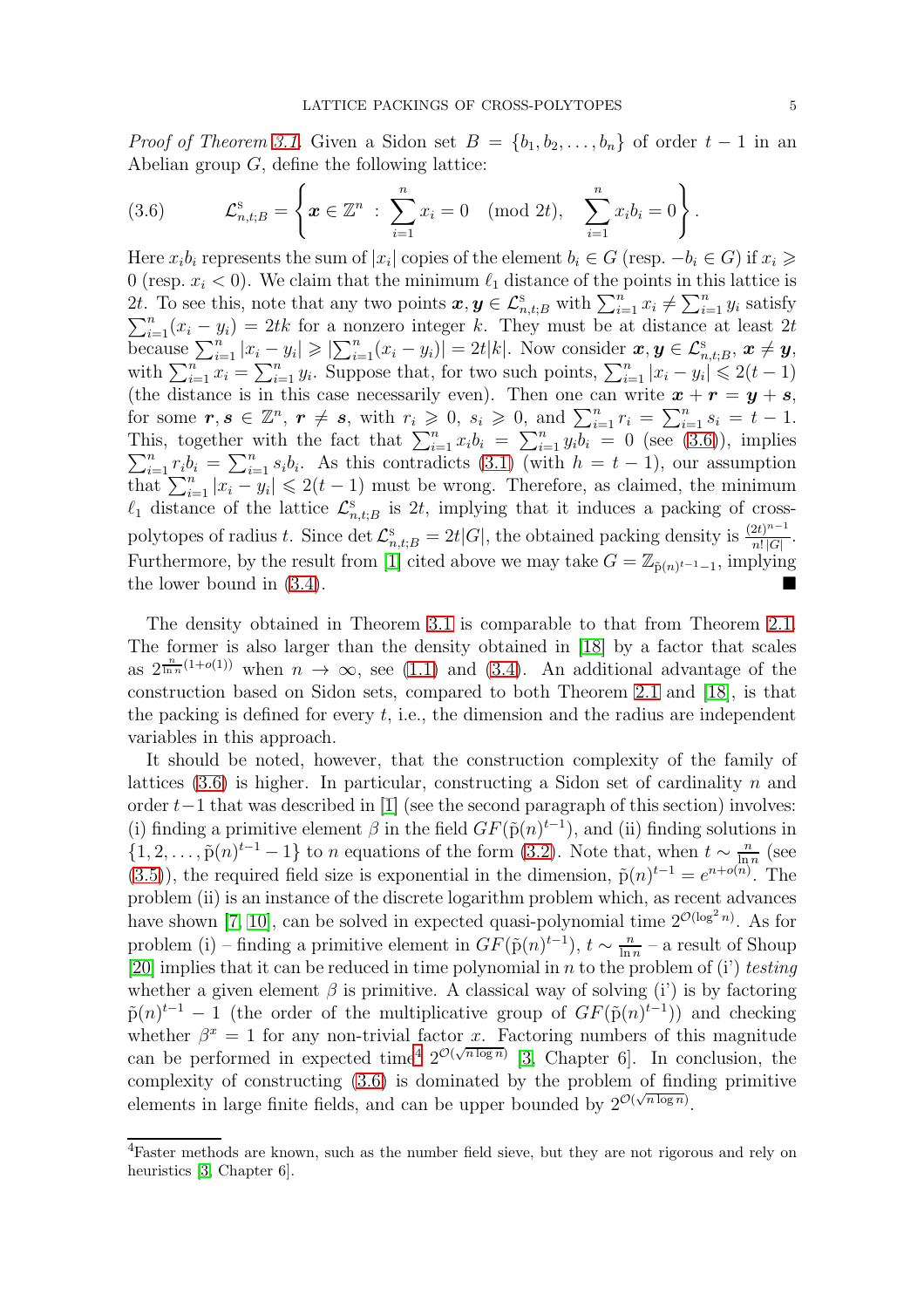## <span id="page-5-0"></span>6  $MLADER$  KOVAČEVIĆ

# 4. LATTICE PACKINGS OF DISCRETE CROSS-POLYTOPES IN  $\mathbb{Z}^n$

A lattice packing of discrete cross-polytopes of radius  $t \in \{1, 2, \ldots\}$  is an arrangement of discrete cross-polytopes in  $\mathbb{Z}^n$  of the form  $\mathcal{L} + (tC_n \cap \mathbb{Z}^n)$ , where  $\mathcal L$  is a sublattice of  $\mathbb{Z}^n$  with minimum  $\ell_1$  distance  $>2t$  (note the strict inequality here). The density of such a packing – the fraction of points in  $\mathbb{Z}^n$  covered by the cross-polytopes  $-$  is  $\frac{|(tC_n) \cap \mathbb{Z}^n|}{\det C}$  $\det_{c} \mathcal{L}$ .

Apart from being interesting on their own, packings in  $\mathbb{Z}^n$  are useful for producing packings in  $\mathbb{R}^n$ , as we have seen in the previous two sections. In fact, most lattices described in the literature for the purpose of packing various convex bodies in  $\mathbb{R}^n$ , are sublattices of  $\mathbb{Z}^n$ . Moreover, one can show that optimal lattice packings of, e.g., cross-polytopes in  $\mathbb{R}^n$ , for any fixed n, can be obtained via optimal lattice packings of discrete cross-polytopes of radius  $t \to \infty$  in  $\mathbb{Z}^n$  [\[11,](#page-6-15) Remark 2.2]. Discrete packings are also of interest in coding theory where they frequently represent the underlying geometric problem. For example, an appropriate finite restriction of a lattice  $\mathcal{L} \subseteq \mathbb{Z}^n$ with minimum  $\ell_1$  distance  $\geq 2t + 1$  can be interpreted as a code correcting t errors of certain type [\[12\]](#page-6-16).

We state below the discrete version of Theorem [3.1,](#page-3-4) as it may be of separate interest. The construction based on Sidon sets appears to produce very dense packings of discrete cross-polytopes, at least in the case when the radius t is fixed and  $n \to \infty$ . Furthermore, in this regime the construction is of polynomial complexity.

**Theorem 4.1.** Fix an arbitrary positive integer t. For every  $n \geq 1$ , the discrete cross-polytope of radius t can be constructively lattice packed in  $\mathbb{Z}^n$  with density

<span id="page-5-1"></span>(4.1) 
$$
\frac{\sum_{j\geqslant 0} 2^j {n \choose j} {t \choose j}}{(2t+1) g^s(t,n)} > \frac{\sum_{j\geqslant 0} 2^j {n \choose j} {t \choose j}}{(2t+1) \tilde{p}(n)^t},
$$

where  $\tilde{p}(n)$  is the smallest prime power greater than or equal to n.

*Proof.* A lattice of minimum  $\ell_1$  distance  $\geq 2t + 1$  can be obtained by using the same construction as in [\(3.6\)](#page-4-0), with two minor modifications: we require that  $\sum_{i=1}^{n} x_i = 0$ (mod  $2t + 1$ ) (instead of mod  $2t$ ), and that B is a Sidon set of order t (instead of  $t-1$ ). The lattice can be efficiently constructed because the radius is fixed and hence the group containing a Sidon set is of polynomial size,  $\mathcal{O}(n^t)$  $\Box$ 

For a fixed radius t and  $n \to \infty$ , the asymptotic value of the expression on the right-hand side of [\(4.1\)](#page-5-1) is

<span id="page-5-2"></span>(4.2) 
$$
\frac{2^t}{t!(2t+1)}.
$$

For  $t = 1, 2$ , this lower bound can be improved. For  $t = 1$ , the maximum possible density of 1 can be achieved fore every  $n$ , as perfect packings of discrete cross-polytopes of radius 1 exist (and are easily constructed) in all dimensions [\[6\]](#page-6-12). For  $t = 2$ , the con-struction from [\[18\]](#page-6-3) yields the asymptotic density  $\frac{1}{t!} = \frac{1}{2}$  $\frac{1}{2}$ , while the expression in  $(4.2)$ equals  $\frac{2}{5}$ . For  $t \ge 3$ , the asymptotic density in [\(4.2\)](#page-5-2) is, to the best of our knowledge, the highest known.